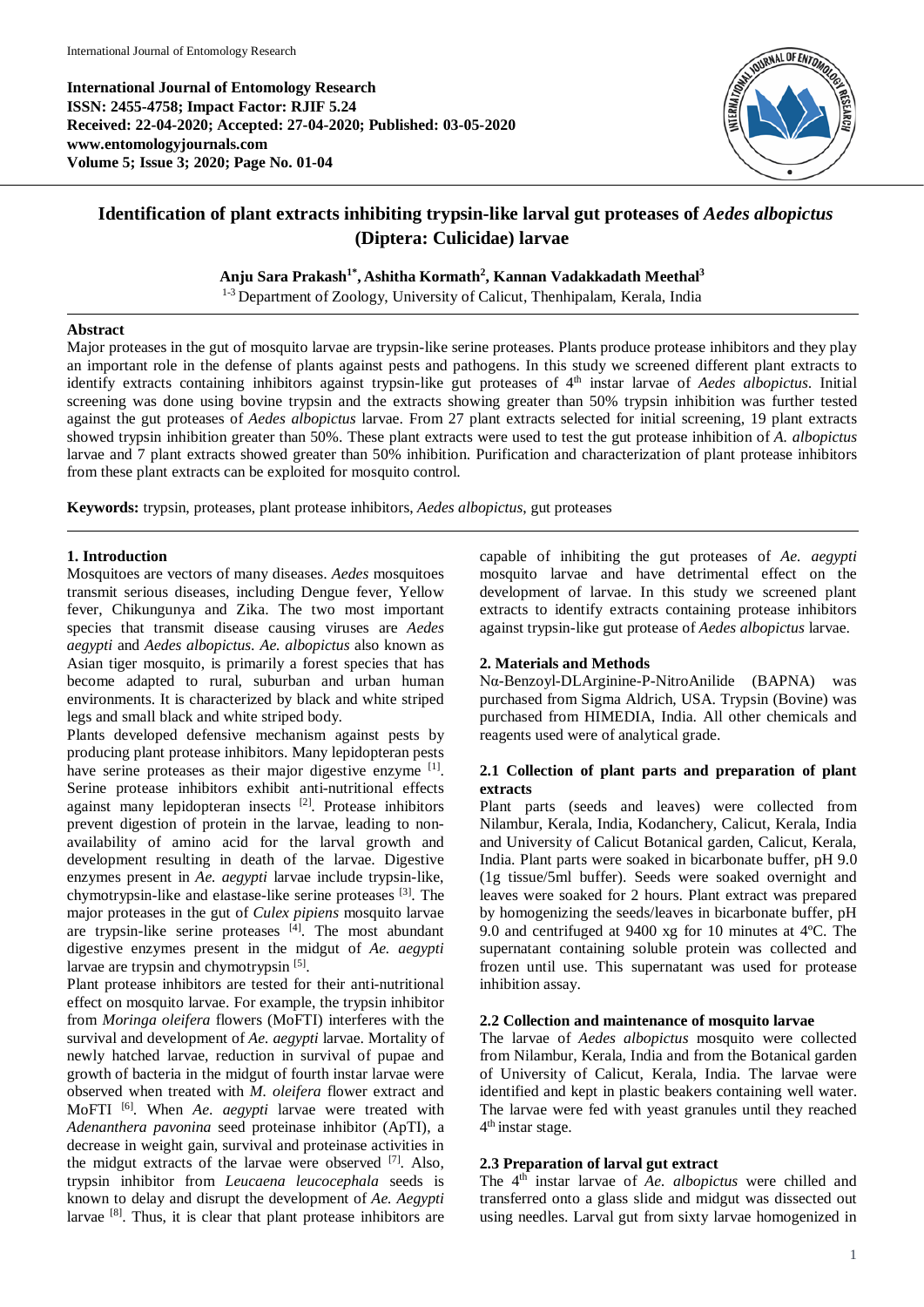100µl bicarbonate buffer pH 9.0. The homogenate was centrifuged at 9400 xg for 10 minutes at 4ºC. The supernatant containing soluble protein was collected and frozen until use and this supernatant was used for the protease assay/protease inhibition assay.

## **2.4 Protease assay**

The protease assay was carried out in a total volume of 300µl, by mixing 5µl of bovine trypsin (1.25 mg/ml in 1mM HCl ) or 5µl gut extract, 20µl 0.9% NaCl, 175µl 200 mM Tris buffer pH 7.8 with 20 mM Calcium chloride and 100 µl N-α-Benzoyl-DLArginine-P-NitroAnilide (BAPNA) (1mg/ml) as substrate. A blank was also done by adding 5µl 1mM HCl instead of trypsin or 5µl 0.1M bicarbonate buffer instead of gut extract. Proteolytic activity was determined by continuous spectrophotometric rate determination method using UV Spectrophotometer, by measuring the increase in absorbance at 405nm for 5 minutes. Experiments were done in duplicates and repeated three times.

#### **2.5 Protease inhibition assay**

Protease inhibition assay was done as detailed in protease assay except that 10µl of plant extract was pre-incubated with 5µl of bovine trypsin (1.25 mg/ml) (for protease inhibition assay with trypsin) or with 5µl of gut extract (for protease inhibition assay with gut extract) for 10 minutes,

before adding 100 µl N-α-Benzoyl-DLArginine-P-NitroAnilide (BAPNA) (1mg/ml) as substrate and 165 µl 200 mM Tris buffer pH 7.8 with 20 mM Calcium chloride was added instead of 175 µl buffer. Proteolytic activity was determined by continuous spectrophotometric rate determination method using UV Spectrophotometer, by measuring the increase in absorbance at 405nm for 5minutes. The absorbance of control was taken as 100% enzyme activity for calculating the percentage inhibition in presence of the inhibitor. Protease activity in the plant extract, if any, was also taken into account for calculating inhibition. Experiments were done in duplicates and repeated three times.

#### **2.6 Statistical analysis**

Statistical analysis was done using R-program.

#### **3. Results**

Initially extracts from 27 plants were screened to identify the plant extracts containing inhibitors against trypsin. Out of the 27 plants screened, 19 of them showed greater than 50% inhibition against trypsin (Table 1). These plant extracts were used to test their inhibition towards gut protease activity of 4<sup>th</sup> instar larvae of *Ae. albopictus*. Seven plant extracts gave greater than 50% inhibition of gut protease activity of *Ae. albopictus* larvae (Table 2).

**Table 1:** List of plants showing greater than 50% inhibition of Trypsin

| Sl. No. | <b>Scientific name of Plant</b> | Common name           | Plant part used | Trypsin inhibition (Mean percentage $\pm$ SE) |
|---------|---------------------------------|-----------------------|-----------------|-----------------------------------------------|
| 1.      | Vigna radiata                   | Green gram            | Seed            | $99.66 \pm 0.33$                              |
| 2.      | Anacardium occidentale          | Cashew                | Seed            | $99.5 \pm 0.17$                               |
| 3.      | Artocarpus heterophyllus        | Jackfruit             | Seed            | $97.52 \pm 0.26$                              |
| 4.      | Nephelium lappaceum             | Rambutan              | Seed            | $95.34 \pm 0.13$                              |
| 5.      | Plectranthus amboinicus         | Indian borage         | Leaf            | $91.37 \pm 0.69$                              |
| 6.      | Curcuma longa                   | Curcumin              | Leaf            | $91.2 \pm 0.31$                               |
| 7.      | Phaseolus vulgaris              | <b>Beans</b>          | Leaf            | $84.73 \pm 0.63$                              |
| 8.      | Coffea arabica                  | Coffee                | Leaf            | $78.63 \pm 0.55$                              |
| 9.      | Tectona grandis                 | Teak                  | Leaf            | $74.0 \pm 1.89$                               |
| 10.     | Catharanthus roseus             | Madagascar Periwinkle | Leaf            | $72.26 \pm 0.46$                              |
| 11.     | Santalum album                  | Sandal                | Leaf            | $65.47 \pm 0.61$                              |
| 12.     | Eryngium foetidum               | Culantro              | Leaf            | $65.3 \pm 0.09$                               |
| 13.     | Hibiscus surattensis            | Wild sour             | Leaf            | $64.24 \pm 1.23$                              |
| 14.     | Anthurium andraeanum            | Anthurium             | Leaf            | $63.0 \pm 1.06$                               |
| 15.     | Ricinus communis                | Castor bean           | Seed            | $62.89 \pm 1.48$                              |
| 16.     | Datura stramonium               | Thorn apple           | Seed            | $61.9 \pm 1.03$                               |
| 17.     | Croton hirtus                   | Hairy croton          | Leaf            | $55.94 \pm 1.08$                              |
| 18.     | Calliandra rosea                | Powder puff           | Leaf            | $51.04 \pm 2.33$                              |
| 19.     | Abelmoschus esculentus          | Lady's finger         | Seed            | $50.66 \pm 8.72$                              |

**Table 2:** List of plant extracts showing greater than 50% inhibition of gut protease activity of 4<sup>th</sup> instar larvae of *Ae. albopictus*.

| Sl. No.          | Name of the plant        |                 |      | Common name Plant part used Mean $%$ inhibition $\pm$ SE |
|------------------|--------------------------|-----------------|------|----------------------------------------------------------|
| 1.               | Curcuma longa            | Curcumin        | Leaf | $79.9 \pm 0.60$                                          |
| 2.               | Plectranthus amboinicus  | Indian borage   | Leaf | $71.87 \pm 1.80$                                         |
| 3.               | Artocarpus heterophyllus | Jackfruit       | Seed | $67.52 \pm 0.71$                                         |
| $\overline{4}$ . | Anacardium occidentale   | Cashew          | Seed | $61.3 \pm 0.65$                                          |
| 5.               | Eryngium foetidum        | Culantro        | Leaf | $60.5 \pm 0.84$                                          |
| 6.               | Santalum album           | Sandal          | Leaf | $57.07 \pm 1.40$                                         |
| 7.               | Ricinus communis         | Castor oil seed | Seed | $55.48 \pm 0.87$                                         |

#### **4. Discussion**

Among the plant extracts tested, the highest trypsin inhibition was obtained for *Vigna radiata*  $(99.66 \pm 0.33\%)$ and the other five plant extracts gave trypsin inhibition greater than 90% were *Anacardium occidentale* (99.5± 0.17%), *Artocarpus heterophyllus* (97.52 ± 0.26%),

*Nephelium lappaceum* (95.34 ± 0.13%), *Plectranthus amboinicus* (91.37  $\pm$  0.69%) and *Curcuma longa* (91.2  $\pm$ 0.31%). An inhibitor which inhibits the trypsin or chymotrypsin activity of vertebrates was already reported from the seeds of *Artocarpus heterophyllus.* This inhibitor was purified and was found to be a glycoprotein with a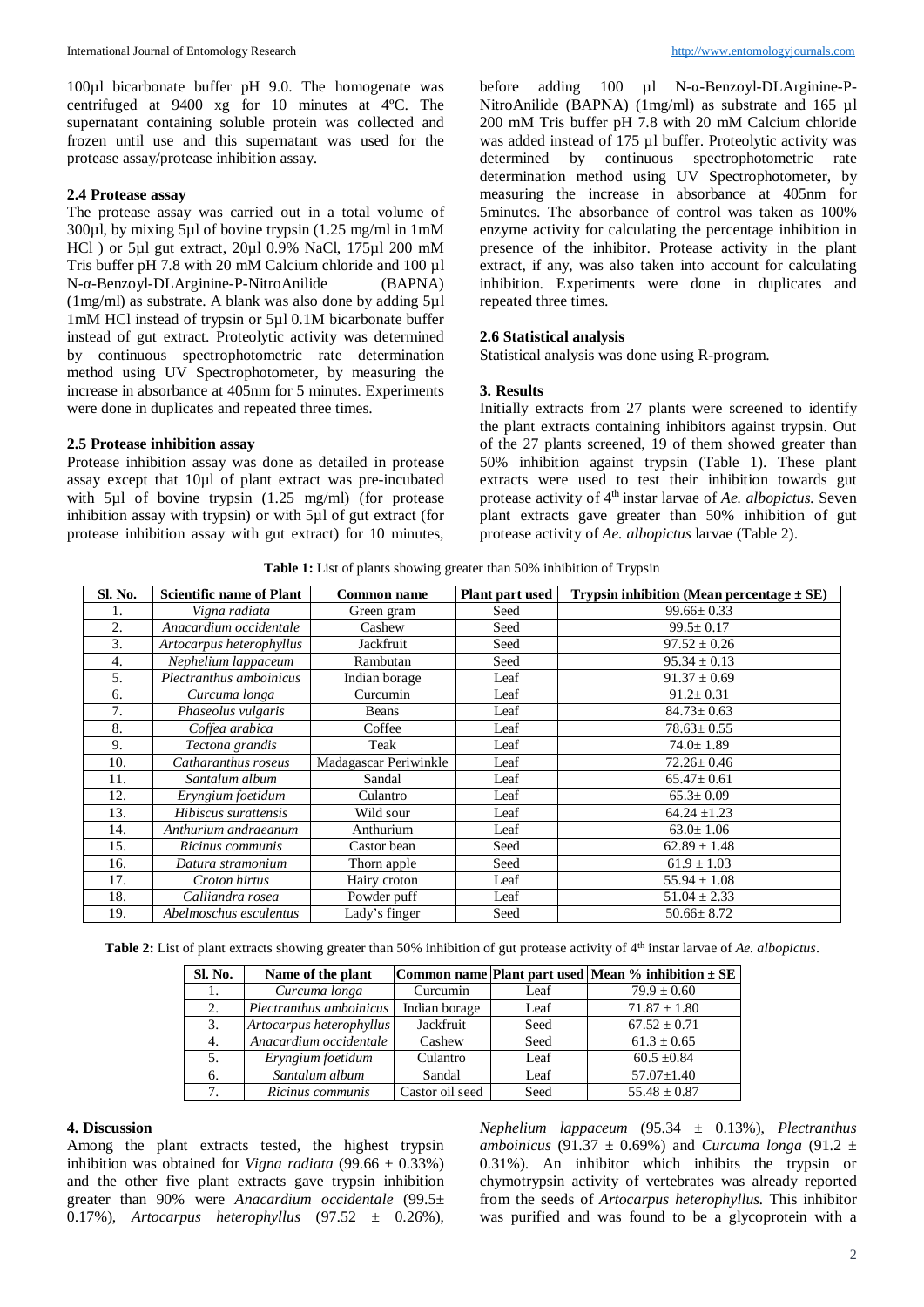molecular weight of 26 kDa [9]. From *Ricinus communis* also a protease inhibitor has been isolated  $[10]$ . Similarly, greater than 50% inhibition of trypsin was reported from extracts of *Datura stramonium, Ricinus communis, Plectranthus amboinicus, Santalum album, Phyllanthus amarus* and *Croton hirtus* [11]*.* From *Vigna radiata* which showed the highest percentage of trypsin inhibition (99.66± 0.33%) among the plant extracts screened, a trypsin inhibitor has already been reported*.* It was extracted and purified from the mung bean seeds grown in Thailand  $[12]$ . Trypsin inhibitor from *Nephelium lappaceum* was isolated from fresh seeds of *N*. *lappaceum,* which reduced the proteolytic activity of trypsin and  $\alpha$ -chymotrypsin  $^{[13]}$ . To the best of our knowledge this is the first report of trypsin inhibitor from plant extracts of *Hibiscus surattensis*, *Calliandra rosea*, *Eryngium foetidum and Anthurium andraeanum.* 

The plant extracts form 19 plants which showed greater than 50% inhibition against trypsin were used to test their inhibition towards gut protease activity of  $4<sup>th</sup>$  instar larvae of *Ae. albopictus.* Out of these, seven plant extracts gave greater than 50% inhibition of gut protease activity of *Ae. Albopictus* larvae. The highest inhibition of gut extract was shown by *Curcuma longa* (79.9  $\pm$  0.6%), followed by *Plectranthus amboinicus* (71.87 ± 1.80%), *Artocarpus heterophyllus* (67.52 ± 0.71%), *Anacardium occidentale*  (61.3 ± 0.65%), *Eryngium foetidum* (60.5 ± 0.84%), *Santalum album* (57.07± 1.40%), and *Ricinus communis*  $(55.48 \pm 0.87\%)$ . This is the first report of presence of protease inhibitor against the larval gut protease of *Ae. albopictus* from these plants. Though some of the plant extracts like that from *Vigna radiata* showed very high trypsin inhibition (99.66 $\pm$  0.33), but failed to inhibit the larval gut protease greater than 50%. This may be due to the inactivation of the inhibitor in the gut extract or due to the presence of proteases insensitive to the inhibitor.

The seed extracts of *A.occidentale* was found to inhibit the gut protease activity of *Spodoptera mauritia* (73.6± 0.35%) [14]. Also extracts from *Artocarpus heterophyllus* was reported to inhibit the gut protease of S*podoptera mauritia*  larvae [15]. Studies also proved that many plant extracts have the capacity to delay and disrupt the growth and development of mosquito larvae [6,7,8]. As extracts from *Curcuma longa, Plectranthus amboinicus*, *Artocarpus heterophyllus, Anacardium occidentale* and *Eryngium foetidum* are showing greater than 60% inhibition of gut protease activity of *Ae. Albopictus* larvae, further investigation is necessary to purify and characterize the plant protease inhibitor from these plants and to test their *in vivo* effects on mosquito larvae for exploiting them for the control mosquitoes. Cloning and expressing the protease inhibitor in organisms upon which the mosquito larvae feeds is a viable option.

# **5. Conclusions**

Out of the 27 plant extracts screened for trypsin inhibition, 19 extracts showed greater than 50% inhibition against trypsin. These 19 plant extracts when tested to check their inhibition against the gut protease activity of  $4<sup>th</sup>$  instar larvae of *Ae. albopictus*, seven plant extracts showed greater than 50% inhibition of the gut protease activity. These plant extracts are promising candidates for mosquito control as they give relatively higher inhibition of the larval gut protease activity. Further investigation is necessary to purify and characterize the plant protease inhibitors from these

plants and their *in vivo* toxicity need to be investigated for their use in mosquito control.

## **6. Acknowledgements**

The authors greatly acknowledge the facilities of Special Assistance Program (SAP) of UGC of Department of Zoology, University of Calicut and the help of Ms. Shiji T.M., Research scholar, Department of Zoology, University of Calicut, for identification of mosquito larvae. The help of Mrs. Remya P.P. during the course of the work is also greatly acknowledged.

# **7. References**

- 1. Houseman JG, Philogene BJR, Downe AER. Partial characterization of proteinase activity in the larval midgut of the European corn borer, *Ostrinia nubilalis* Hübner (Lepidoptera: Pyralidae). Canadian journal of zoology. 1989; 67(4):864-868.
- 2. Applebaum SW. Biochemistry of digestion. Comprehensive Insect Physiology, Biochemistry and Pharmacology *in* G.A. Kerkut and L.I. Gilbert (eds.), Pergamon Press, New York, 1985; 4:279-311.
- 3. Soares TS, Watanabe RM, Lemos FJ, Tanaka AS. Molecular characterization of genes encoding trypsinlike enzymes from *Aedes aegypti* larvae and identification of digestive enzymes. Gene. 2011; 489(2):70-75.
- 4. Amrutha M, Shiji TM, Kannan Vadakkadath Meethal. Serine proteases represent the predominant protease in the gut of *Culex pipiens* mosquito larvae. International Journal of Entomology Research. 2018; 3(1):92-94.
- 5. Yang YJ, Davies DM. Trypsin and chymotrypsin during metamorphosis in *Aedes aegypti* and properties of the chymotrypsin. Journal of insect physiology. 1971; 17(1):117-131.
- 6. Pontual EV, de Lima Santos ND, de Moura MC, Coelho LCBB, Navarro DMDAF, Napoleão TH, *et al*. Trypsin inhibitor from *Moringa oleifera* flowers interferes with survival and development of *Aedes aegypti* larvae and kills bacteria inhabitant of larvae midgut. Parasitology research. 2014; 113(2):727-733.
- 7. Sasaki DY, Jacobowski AC, de Souza AP, Cardoso MH, Franco OL, Macedo MLR, *et al*. Effects of proteinase inhibitor from *Adenanthera pavonina* seeds on short-and long-term larval development of *Aedes aegypti*. Biochimie. 2015; 112:172-186.
- 8. Almeida Filho LC, de Souza TM, Tabosa PM, Soares NG, Rocha Bezerra LC, Vasconcelos IM, *et al*. Trypsin inhibitor from *Leucaena leucocephala* seeds delays and disrupts the development of *Aedes aegypti*, a multiple disease vector. Pest management science. 2017; 73(1):181-187.
- 9. Bhat AV, Pattabiraman TN. Protease inhibitors from jackfruit seed (*Artocarpus integrifolia*). Journal of Biosciences. 1989; 14(4):351-365.
- 10. Soomro FA, Dahot MU, Rehman AU. Isolation and characterization of crude protease inhibitors from *Ricinis communis* (Castor Beans). Pak. J Biotechnol. 2007; 4(1-2):93-99.
- 11. Divya C, Sreedharan KS, Parambath BP, Meethal KV. Identification of plant extracts expressing trypsin inhibitor. Acta Biologica Indica. 2014; 3(1):522-526.
- 12. Klomklao S, Benjakul S, Kishimura H, Chaijan M. Extraction, purification and properties of trypsin